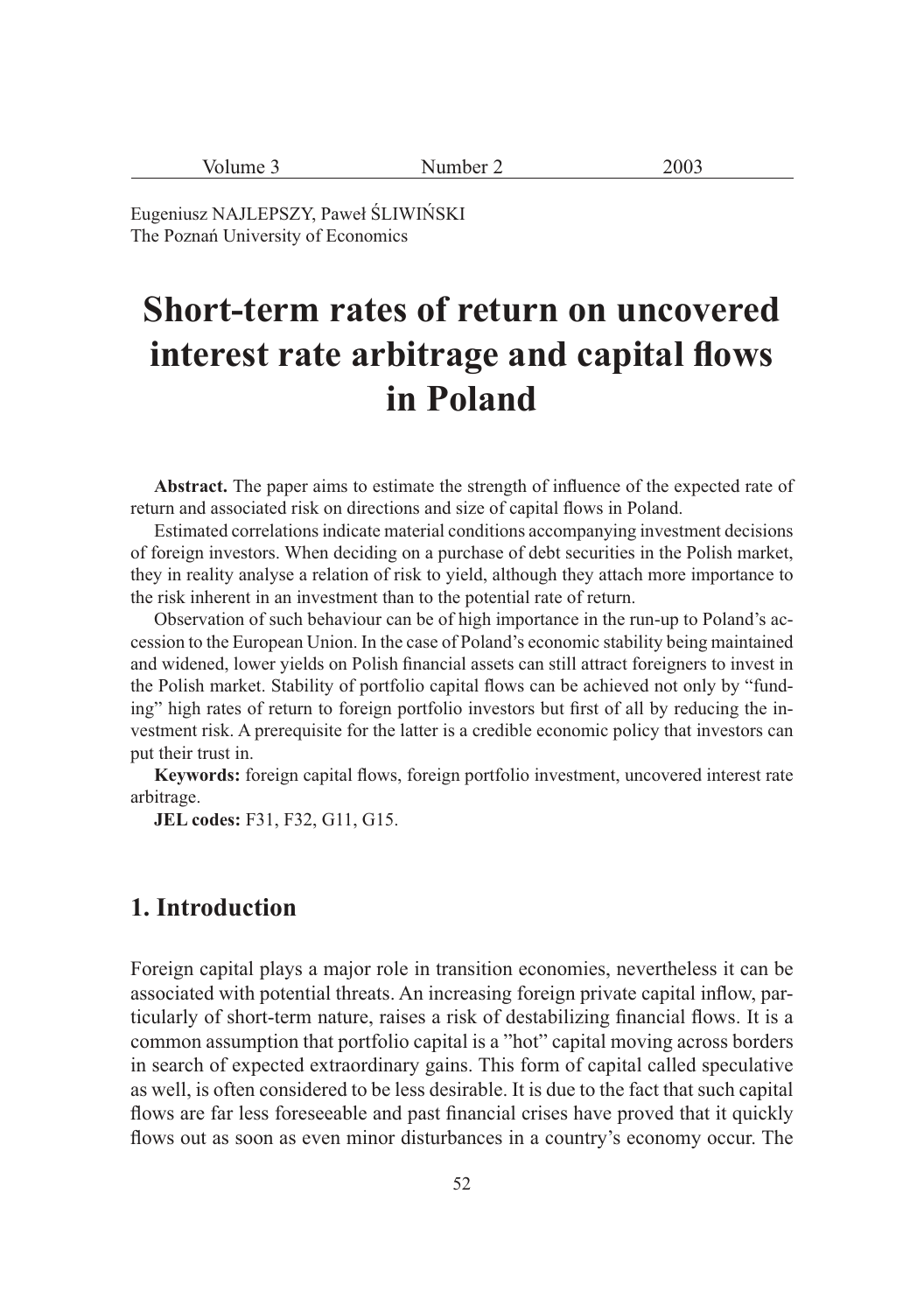latest example of a sharp reaction of portfolio capital leading to a financial crisis was the Argentinian crisis.

The major factor that could affect the directions of capital flows is the economic policy pursued in a given country. The directions and amount of portfolio capital flows are interpreted as an investors' confidence index in the quality of stabilizing policy. A group of signals indicating an increased probability of sudden changes in directions of capital flows has been thoroughly discussed in the literature of the post Mexican peso crisis period<sup>1</sup>. The most important of these signals are: real exchange rate appreciation, increasing current account deficit, unsuitable official reserves, deterioration in terms of trade, excessive rise in domestic credit and private debt. Whenever such factors are observed, short-term and long-term foreign capital may be withdrawn. In that case investors are not willing to maintain local assets in their portfolios as they expect local currency to depreciate.

It is not only the perception of credibility of an economic policy that influences capital account balance. The other factor is the rate of return on portfolio investment and the risk arising from variability of returns. The evaluation of economic policy is reflected in interest rate changes in the financial market. An increase in credibility of a country's government policy among foreign portfolio investors reduces investment risk which in turn leads to a decrease in future realised rates of return (resulting from a decrease in interest rates) and their stabilisation (primarily as a result of lower exchange rate variability). On the other hand, high level of local interest rates relatively to those prevailing in the foreign investor's country may compensate for higher risk. Consequently, the foreign investors' expectations of potential rates of return provided at an accepted level of risk are a major determinant of directions of portfolio capital flows. A comparable interdependence may hold true for credits and deposits whose flows may be connected with expectations of profits provided at a given level of anticipated financial risk.

The paper aims to estimate the strength of influence of the expected rate of return and associated risk on directions and size of capital flows in Poland. The study is to determine empirical dependence of foreign capital flows on realised rates of return on uncovered interest rate arbitrage. The authors have examined the Polish balance of payments statistics concerning the scale and composition of capital flows. The statistical analysis is also based on market exchange rate quotations (USD/PLN and EUR/PLN) and interest rate quotations (WIBID 1M, LIBOR 1M for USD and EURIBOR 1M). The horizon of the study comprises the period of 1998-2002.

<sup>1</sup> See J. Sachs, A. Tornell, A. Velasco, *Financial crises in emerging markets: the lessons from 1995*, Brookings Papers on Economic Activity, Washington 1996.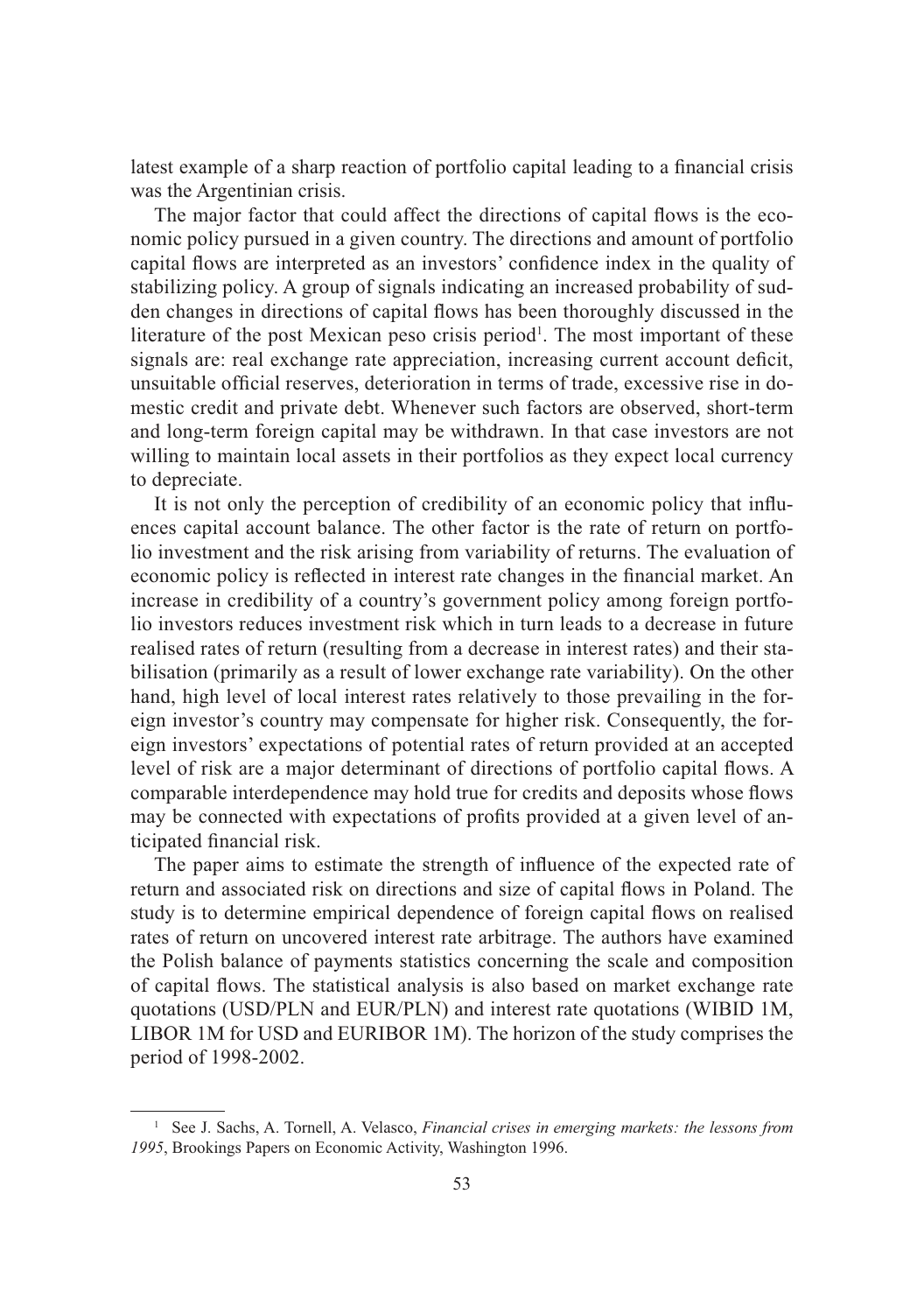## **2. Rates of return on portfolio investments in the Polish market in 1998–2002**

Owing to the extensive size of this study, the authors have limited their discourse to an analysis of the impact of currency exchange rates volatility and interest rate differentials between domestic and foreign market on the profitability of foreign one-month portfolio investments in Poland. The traditional money market instruments have been mainly used (deposits and loans) for one-month investment periods offered, in the period under investigation, at LIBOR (EURIBOR) rates in the Eurodollar market and WIBID in the domestic market.

Considering the technical possibilities of the return rates account on investments in the domestic market (local) and the Eurodollar market, we can generally assume that they follow an investment strategy of opening the long Polish currency position. This involves taking a bank loan in eurocurrency (eurodollars or euro) in the European market, subsequently, purchasing of the Polish zloty (conversion of eurocurrencies into zloty) and finally, investing the financial resources in the Polish money market and reselling of the proceeds from the investment for eurocurrencies at a date of investment liquidation (maturity).

The estimation formula for the realized rate of return on uncovered interest rate arbitrage in the long zloty position (short position in euro or dollars) for one-month investment is as follows<sup>2</sup>:

$$
r_{t} = \left[ S_{t-30} \left( 1 + i_{t-30}^{PLN} \cdot \frac{30}{365} \right) \frac{1}{S_{t}} \right] - \left[ 1 + i_{t-30}^{EW} \cdot \frac{30}{365} \right],
$$
 (1)

where:

*rt*  $-$  rate of return on the portfolio investment in  $t$  time defined as the difference between the realized interest rate in the domestic market and the interest rate in the eurodollar market in *t* period,

 $S_{t-30}$  – price of dollars or euro in zlotys in the currency market in *t*-30 period,

<sup>&</sup>lt;sup>2</sup> In the account of return rates on standardised money market instruments (credits, loans, bank deposits, treasury bills) transaction costs have been excluded. In the experiment that enables the evaluation of the realized rates of return on short-term portfolio investments in the domestic money market the following assumptions have been made:

a) the account of profitability covers exclusively the liquid financial instrument investments with standard term of maturity – 30 days,

b) foreign investors take loans in US dollars or euro with interest rates of European interbank markets as of the date of investment (LIBOR 1M, EURIBOR 1M),

c) the exchange of eurodollars for zlotys and zlotys for eurodollars is made in congruence with the historical exchange rate quotations of the said currencies on the dates exactly relating to the dates of investment and its maturity (USD/PLN and EUR/PLN rates as per NBP fixing),

d) expected profits from the portfolio investments are calculated on the basis of the interest rates offered in the Warsaw interbank market as of the date of investment for standardized periods (WIBID 1M).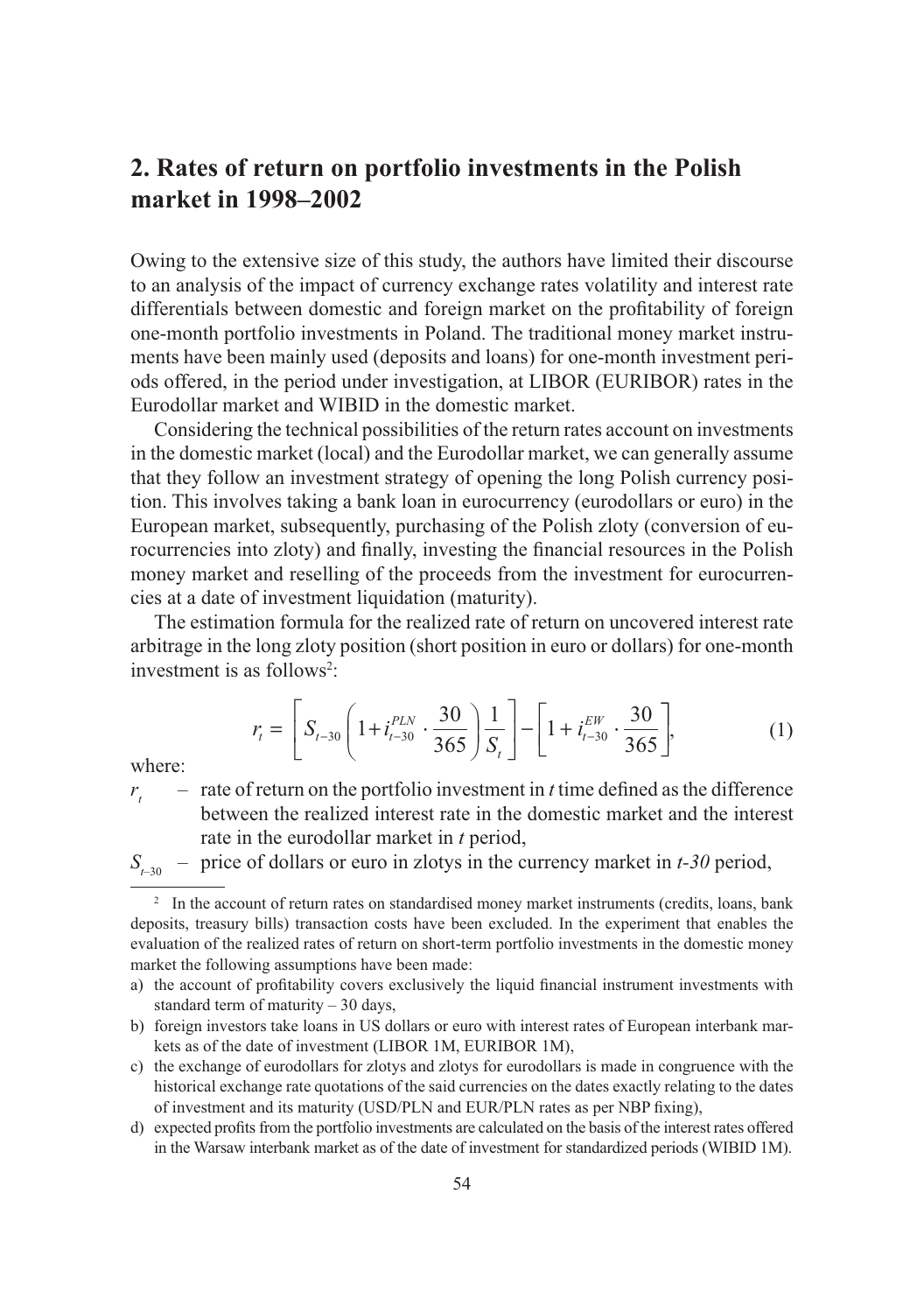- *St* – price of dollars or euro in zlotys in the currency market in *t* period,
- investment maturity date of the money market instruments,
- *i t PLN* 30 – one-month interest rate on investments in the Polish interbank market (WIBID 1M) as of the investment date in the Polish market i.e. 30 days prior to investment maturity,
- *i t EW* 30 – interest rate for one month loans denominated in US dollars in the London interbank market (LIBOR 1M) or an interest rate for interbank loans denominated in euro (EURIBOR 1M) on the investment date while contracting the obligation i.e. 30 days prior to investment maturity.

Positive values calculated with the above algorithm  $r<sub>i</sub>$  constitute the profit in per cent as a result of investing the loan capital, borrowed in the eurocurrency market, in liquid instruments in the domestic money market with maturity date (*t*). The negative values of  $r<sub>t</sub>$  constitute the loss in per cent as a result of investing loan capital, borrowed in the eurocurrency market, in the liquid instruments of the Polish market. Owing to the assumptions adopted for the account, the rates of return calculated for successive investment periods are not subject to transformation into effective interest rates.

The statistical trend showing the diversity of realized rates of return on one month foreign investments in the Polish market in the years 1998–2002 is shown on Figures 1 and 2.



Figure 1. Profitability of one month foreign investments: Polish zlotys vs. US dollars **in the years 1998–2002. The chart shows realized rates of return in the short position in US dollars (eurodollar loan taken for investment in Polish zlotys). The proceeds from the investment are calculated in US dollars and are expressed in per cent**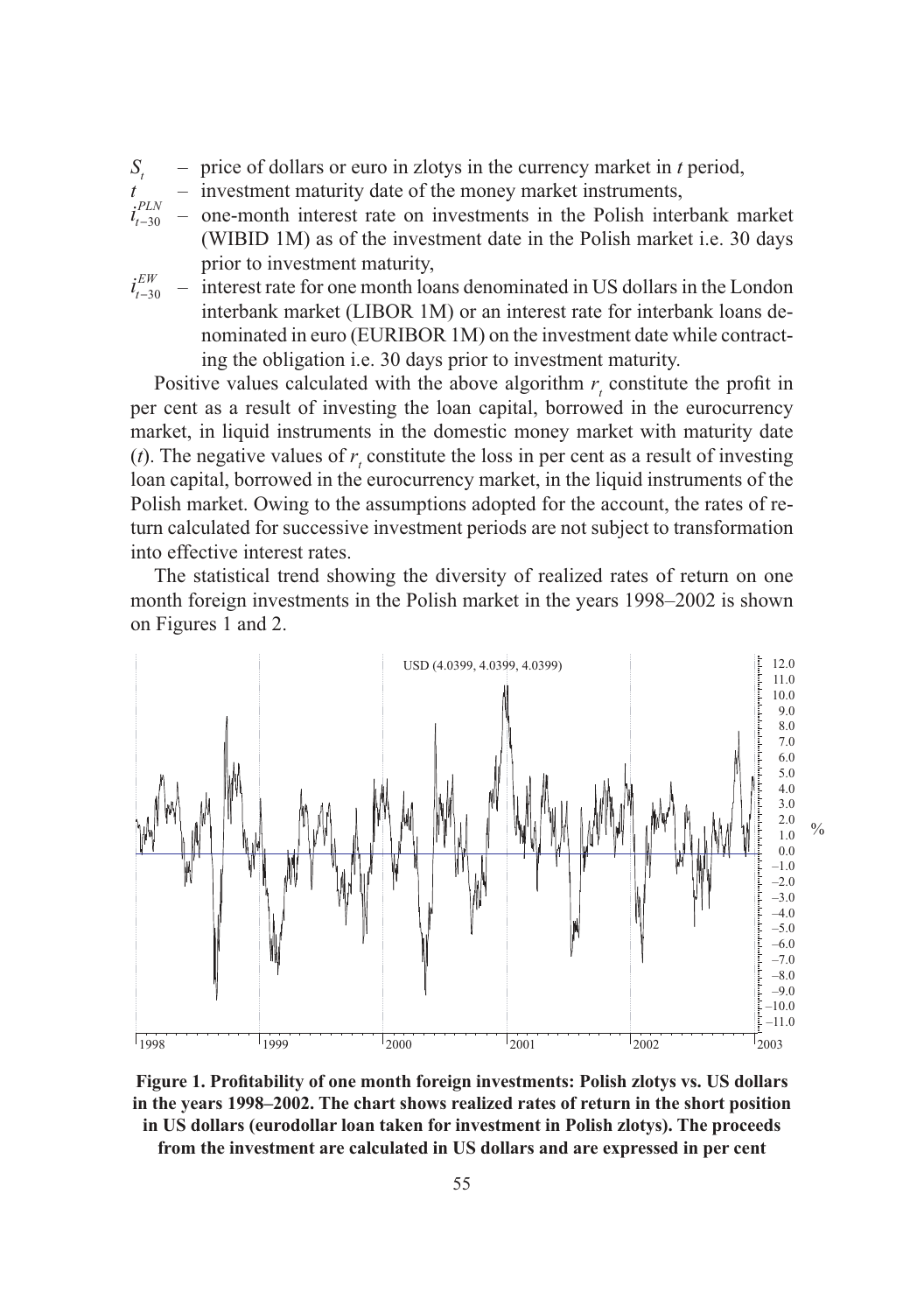

Figure 2. Profitability of one month foreign investments: Polish zlotys vs. euro in **the years 1998–2002. The chart shows realized rates of return in the short position in euro (euro loan taken for investment in Polish zlotys). The proceeds from the investment are calculated in euro and are expressed in per cent**

Positive values of realized rates of return indicate profitability of an investment strategy that involves borrowing eurodollars with a view to purchase short-term assets in Polish zlotys. That is clearly indicated by the trend curve rising above zero. Negative values of the realized rates of return indicate bad investments for foreign investors, which is shown by the trend curve falling below zero.

For example, the average 30 days rate of return for US dollars in the years 1998– 2002 was 0,80%. This means that, on average, from each dollar, borrowed and invested in the liquid instruments for 30 days in the Polish money market the investors could gain 0.80 cents (disregarding bid-ask currency spread). For the euro the profit was  $1,01\%$ . The high risk which accompanies the operations of uncovered interest rate arbitrage is also worth mentioning. It was shown in high unanticipated volatility of realized rates of return, specified in the above Figures. The risk of such operations measured by a standard deviation for the US dollars was 2,86%, and for the euro 3,06%. The absolute differences between the interest rates of 30-day instruments of the Polish money market and those of the eurodollar market, which included the exchange rate fluctuation were oscillating from  $-9,44\%$  to 10,79% for the US dollars and, for the euro, from –9,35% do 8,33%. The worst year for foreign investors was 1999 when, on average, the interest rates fell to –0,71% for theUS dollars at a standard deviation of 2,83% for the US dollars; for the euro the year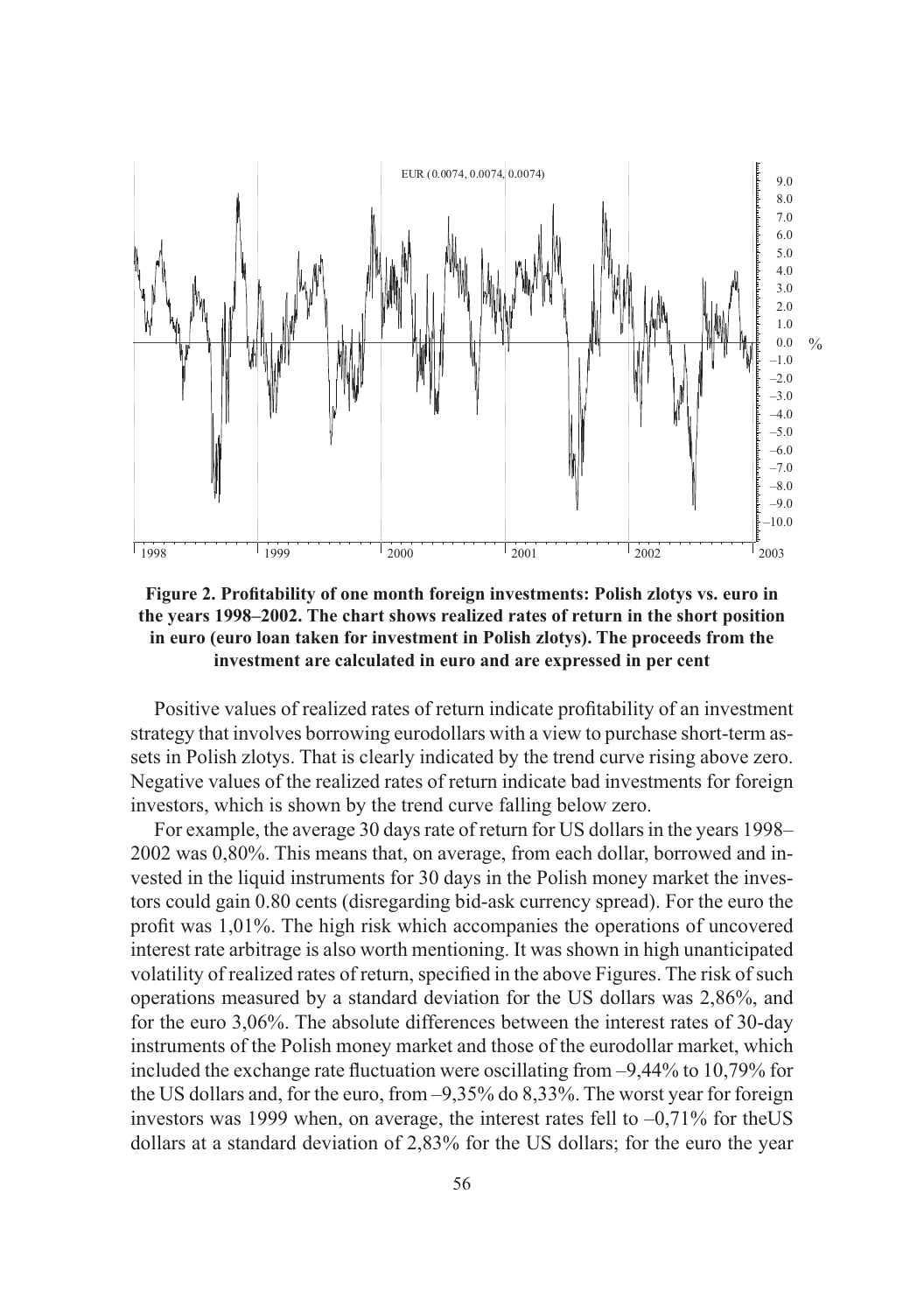2002 when the rate of return amounted to  $-0.37\%$  at a standard deviation of 2,59%. Negative rates of return resulted from strong depreciation of the zloty against the USD in 1999 and the EUR in 2002 that far exceeded differentials in eurocurrency and PLN interest rates.

 Detailed results of the analysis of the rates of return on foreign investments in the long position in the Polish zlotys and short position in the USD and the EUR at one month investment periods are shown in Table 1.

**Table 1. Statistical analysis of rates of return on foreign investments by eurocurrency investors in the years 1998–2002 (short position in EUR or USD and long position in PLN)**

| <b>LONG PLN/SHORT EUR</b>      | 1998 | 1999    | 2000 | 2001 | 2002    |
|--------------------------------|------|---------|------|------|---------|
| Average rate of return in $\%$ | 1.10 | 0,71    | 1,86 | 1,75 | $-0,37$ |
| Standard deviation in $\%$     | 3,22 | 2,84    | 2.42 | 3,56 | 2,59    |
| <b>LONG PLN/SHORT USD</b>      |      |         |      |      |         |
| Average rate of return in $\%$ | 1,43 | $-0.71$ | 0.75 | 1.64 | 0,89    |
| Standard deviation in $\%$     | 2,86 | 2,83    | 3,59 | 2,77 | 2,48    |

## **3. Foreign investment in Poland in the years 1998–2002**

Foreign direct investment in Poland in the years 1998–2002 amounted to 31 billion USD<sup>3</sup>. It is worth mentioning that the inflow of direct investment experienced a progressive increase in the years 1989–2000. However, this inflow of capital was down in 2001 and 2002 compared to the previous years, which was mainly due to unfavourable tendencies in the Polish and world economy. As regards the Polish economy, the main factor behind the fall in inward direct investment was a deceleration in the privatisation process. The smaller influx of capital stemmed also from a general slowdown in the Polish economy as GDP growth diminished.

Polish investment abroad is of relatively small importance. Resident investment abroad totalled 804 million USD in the analysed period, i.e. in the years 1998– 2002. Such huge asymmetry in resident and non-resident investment results from a limited stock of capital in Poland.

According to the balance of payments statistics, the foreign portfolio investment<sup>4</sup> in Poland amounted to 9,8 billion USD, of which investment in debt securities came

<sup>&</sup>lt;sup>3</sup> The main source of information on capital flows in Poland is the balance of payments statistics prepared by the National Bank of Poland: www.nbp.pl.

<sup>&</sup>lt;sup>4</sup> Portfolio investment comprises payments on the purchase and sale of financial assets not constituting direct investment: equity securities and debt securities.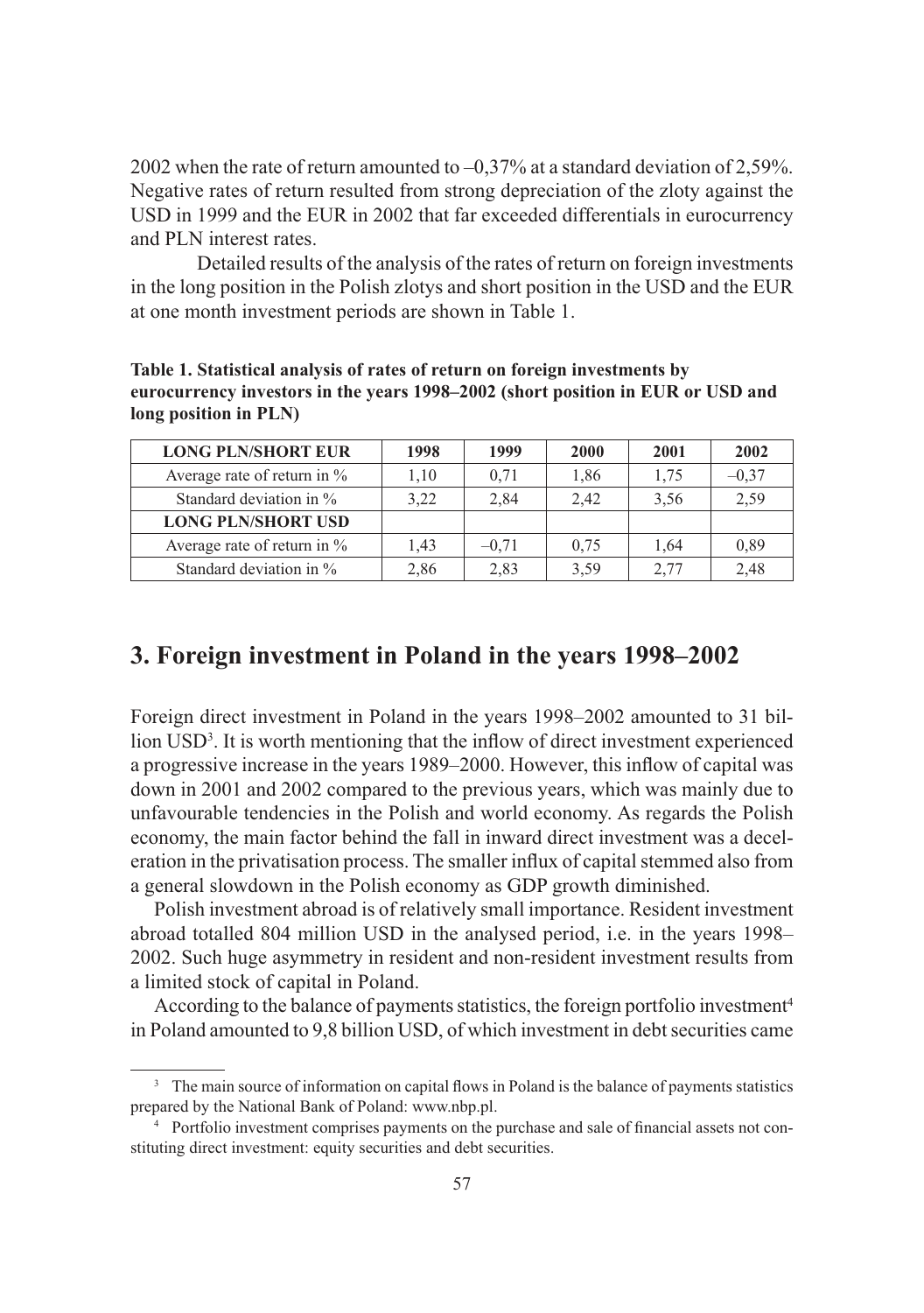**Table 2. Non-resident direct investment in Poland and resident direct investment**  abroad in the years 1998–2002 (a minus sign signifies a financial outflow from **Poland)**

|                                                             | 1998   | 1999   | <b>2000</b> | 2001  | 2002   |
|-------------------------------------------------------------|--------|--------|-------------|-------|--------|
| Non-resident direct investment  <br>in Poland (USD million) | 5130   | 6474   | 8293        | 6995  | 4119   |
| Resident direct investment                                  | $-161$ | $-122$ | $-124$      | $-67$ | $-330$ |
| abroad                                                      |        |        |             |       |        |
| (USD million)                                               |        |        |             |       |        |

to 8 billion USD and investment in equity securities totalled 1,8 billion USD. In the period under examination, foreign investors definitely preferred purchasing debt securities. Inward investment in debt securities in the years 1998–2002 resulted from various domestic and external factors. The major domestic factors that influenced investment climate in the financial market in Poland were<sup>5</sup>:

- macroeconomic tendencies in Poland, such as changes in the ratio of the current account deficit to GDP, the inflation rate and the real exchange rate;
- directions of economic policy, particularly the interest rate cuts carried out by the NBP as regards the monetary policy, and the high government deficit financed by new issues of the Treasury securities in the domestic and foreign markets as regards the fiscal policy;
- expected accession to the European Union and anticipated acceleration of the convergence process of the Polish economy, interest rates and the exchange rate stabilization prior to joining the European Monetary Union.

In addition, the scale and directions of portfolio capital flows in the debt securities market were influenced by tendencies in the international markets, such as a significant slide of real interest rates in the developed countries resulting from the economic slowdown.

Table 3 shows the size of foreign portfolio investment in the years 1998–2002. The inflow of foreign capital can be clearly observed in each of the analysed years.

**Table 3. Foreign portfolio investment in Poland in the years 1998–2002**

|                                | 1998 | 1999 | <b>2000</b> | 2001   | 2002   |
|--------------------------------|------|------|-------------|--------|--------|
| Foreign portfolio investment   | 873  | 532  | 1810        | 1372   | 3369   |
| in debt securities in Poland   |      |      |             |        |        |
| (USD million)                  |      |      |             |        |        |
| Foreign portfolio investment   | 951  | 882  | 866         | $-306$ | $-545$ |
| in equity securities in Poland |      |      |             |        |        |
| (USD million)                  |      |      |             |        |        |

 $5$  See more on the subject in annual reports of the Foreign Trade Research Institute "Foreign investment in Poland".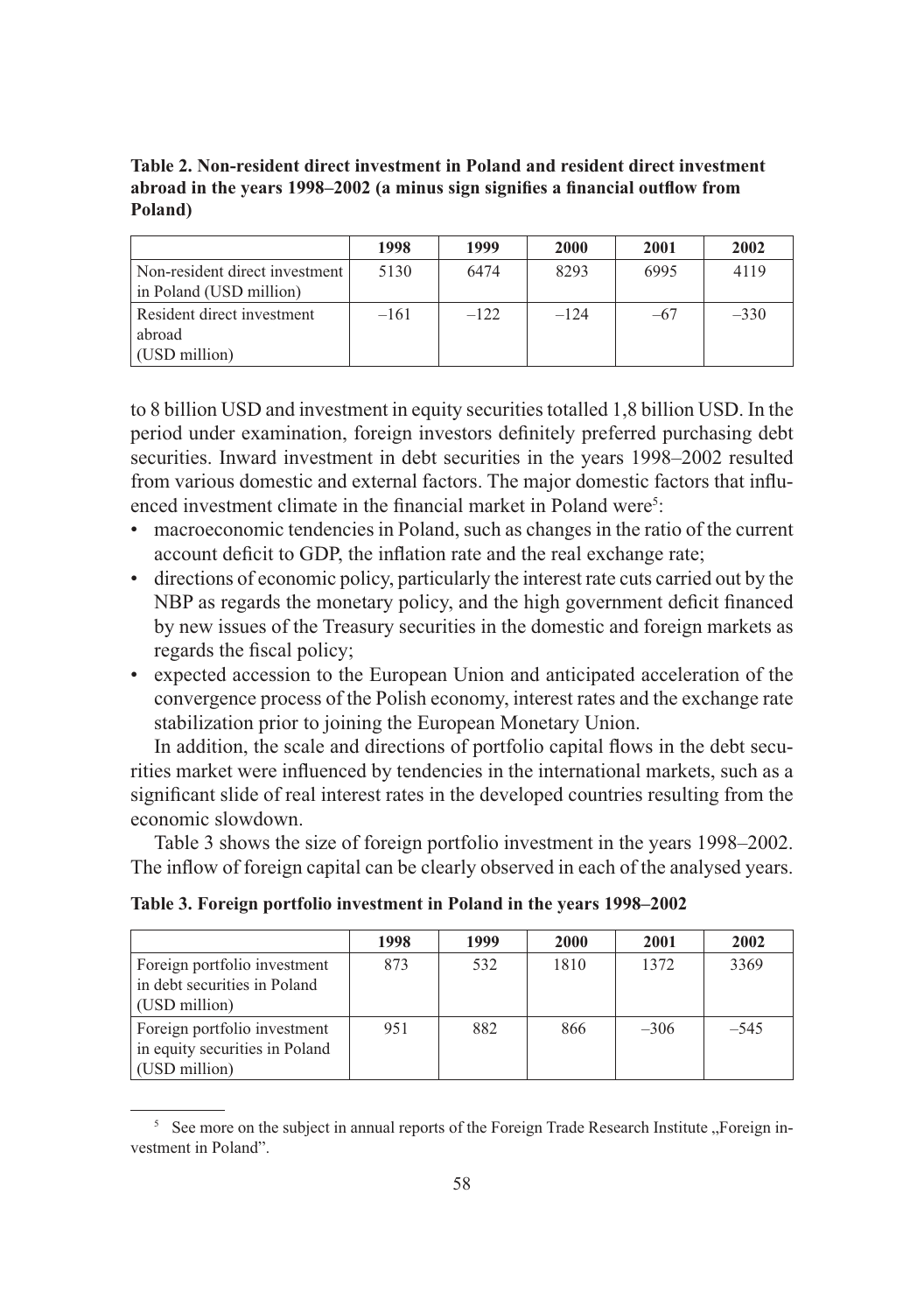It totalled 7956 million USD in the five year period under examination, and it came to 3369 million USD only in 2002. On the other hand, portfolio inward investment in equities stood at 2,7 billion USD in the years 1998–2000, but there was an outflow of capital amounting to 851 million USD in the next two vears. Directions of foreign capital flows in the equity market were correlated with tendencies on the Warsaw Stock Exchange. The Polish bourse experienced an upward trend from October 1998 to March 2000, but afterwards the situation changed and share prices continued their downward trend.

At the same time, resident portfolio investment abroad stood at approximately 1,9 billion USD, of which 70% as debt securities. The structure and amount of capital outflows presented in Table 4 resulted from prevailing interest rate differentials in the Polish and the world market (as far as debt securities are concerned) and an ongoing liberalisation of capital flows (enabling Polish residents to invest in foreign shares).

|                               | 1998  | 1999   | 2000   | 2001  | 2002   |
|-------------------------------|-------|--------|--------|-------|--------|
| Resident portfolio investment | $-89$ | $-375$ | $-64$  | 110   | $-886$ |
| in debt securities abroad     |       |        |        |       |        |
| (USD million)                 |       |        |        |       |        |
| Resident portfolio investment | -41   | $-172$ | $-2.1$ | $-67$ | $-267$ |
| in equity securities abroad   |       |        |        |       |        |
| (USD million)                 |       |        |        |       |        |

**Table 4. Polish resident portfolio investment abroad in the years 1998–2002** (a minus sign signifies a financial outflow from Poland)

Another position in the capital and financial account of the balance of payments is 'Other investment' that comprises mainly credits and deposits. The period 1998– 2002 saw a net outflow of 1 billion USD stemming from an increase of 2,8 billion USD in the Polish liabilities to foreign parties (mostly as a result of drawings of long-term credits) and a rise of 3,9 billion USD in the Polish assets abroad (mostly concerning accounts receivable of the banking sector). This net capital outflow resulted especially from capital flows in 2001 and 2002 when foreign credit repayments of 2,5 billion USD were made. Another factor was a high volatility of resident holdings of deposits at foreign banks.

The balance arising on settlements involving financial derivative transactions between residents and non-residents came to a negative 745 million USD in the years 1998–2002. The negative balance may be interpreted as the net loss incurred by residents on settling derivatives positions, adjusted for flows arising from the opening of derivatives positions and settlements on them<sup>6</sup>.

<sup>6</sup> See Balance of payments of the Republic of Poland 2002, NBP, Warsaw 2003, p. 36.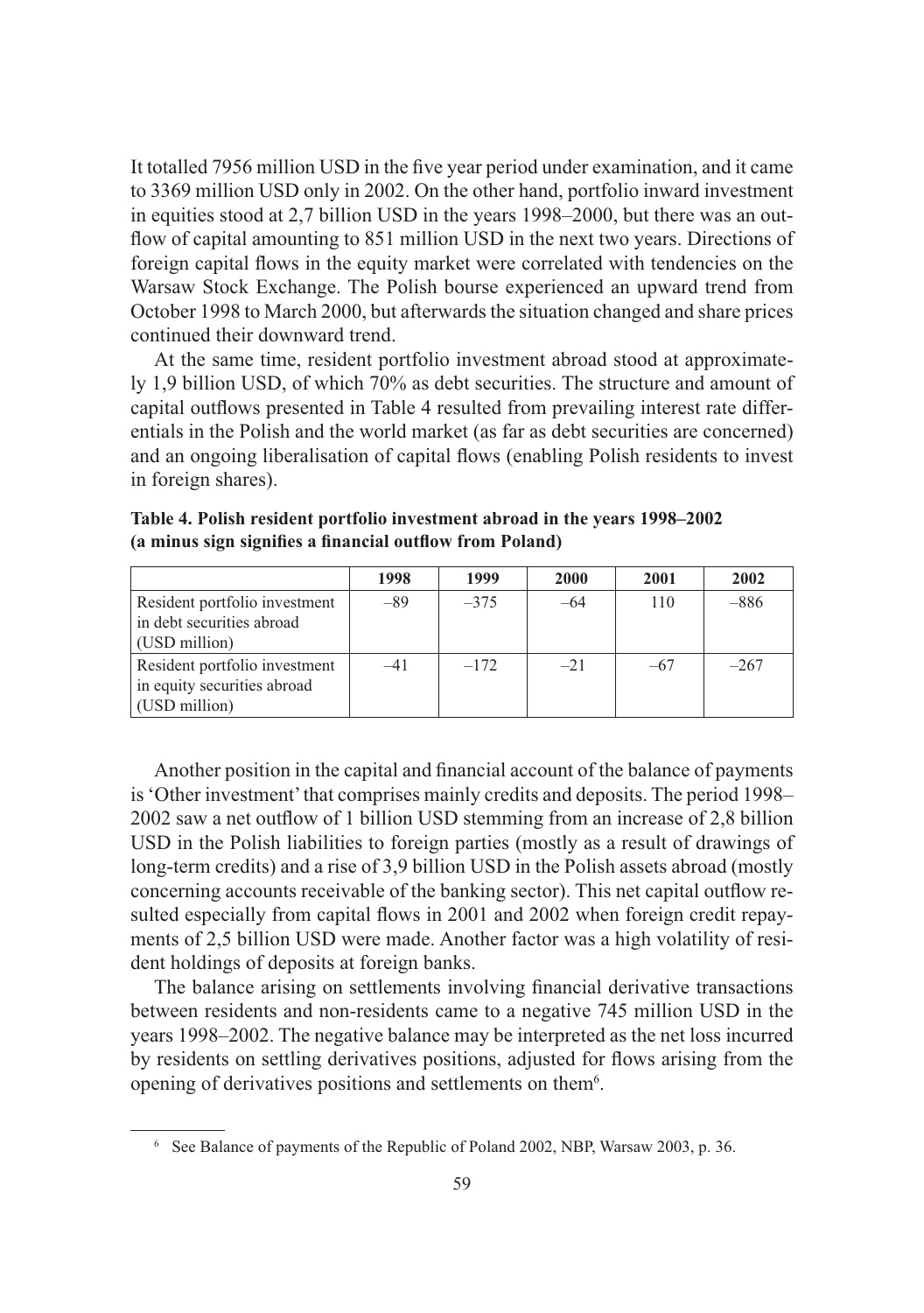**Table 5. Foreign loans received and deposits in the years 1998–2002 (a minus sign**  signifies a financial outflow from Poland)

|                                                           | 1998  | 1999   | 2000   | 2001    | 2002   |
|-----------------------------------------------------------|-------|--------|--------|---------|--------|
| Loans received, maturing in<br>over 1 year (USD million)  | 1669  | 2057   | 1250   | $-1567$ | $-973$ |
| Loans received, maturing in<br>up to 1 year (USD million) | $-43$ | 441    | 143    | $-91$   | 448    |
| Currency and deposits<br>(USD million)                    | $-41$ | $-172$ | $-2.1$ | $-67$   | $-267$ |

**Table 6. Loans extended to foreign parties and deposits abroad in the years**  1998–2002 (a minus sign signifies a financial outflow from Poland)

|                                                           | 1998  | 1999    | 2000    | 2001    | 2002  |
|-----------------------------------------------------------|-------|---------|---------|---------|-------|
| Loans extended, maturing in<br>over 1 year (USD million)  | $-88$ | $-9$    | 126     | $-2.1$  | $-71$ |
| Loans extended, maturing in<br>up to 1 year (USD million) | $-14$ |         | 26      | 16      | 16    |
| Currency and deposits<br>(USD million)                    | 2270  | $-2700$ | $-3072$ | $-3495$ | 3147  |

Table 7. Financial derivatives, net in the years 1998–2002 (a minus sign signifies a financial outflow from Poland)

|                                             | 1998   | 1999 | 2000 | 2001   | 2002   |
|---------------------------------------------|--------|------|------|--------|--------|
| Financial derivatives, net<br>(USD million) | $-362$ | 571  | 267  | $-341$ | $-880$ |

### **4. Directions, level of capital flows and realised rates of return on foreign investments in Poland**

Do the directions and amount of capital flows depend on rates of return realised by foreign investors? According to common knowledge investment decisions should be based on the rules of effectiveness account. These rules state that the criterion of maximising the rate of return in a given class of risk or minimising the risk in a given class of return rate should be implemented. Were capital flows, thus, determined by the expected rates of return resulting from the Polish and the international interest rates and exchange rates fluctuations in relation to the accompanying risk?

An answer to this question has a special meaning in the period of foreign investment liberalisation. It concerns mainly the portfolio capital that may destabilise the foreign exchange market and hence the whole economy as it reacts quickly to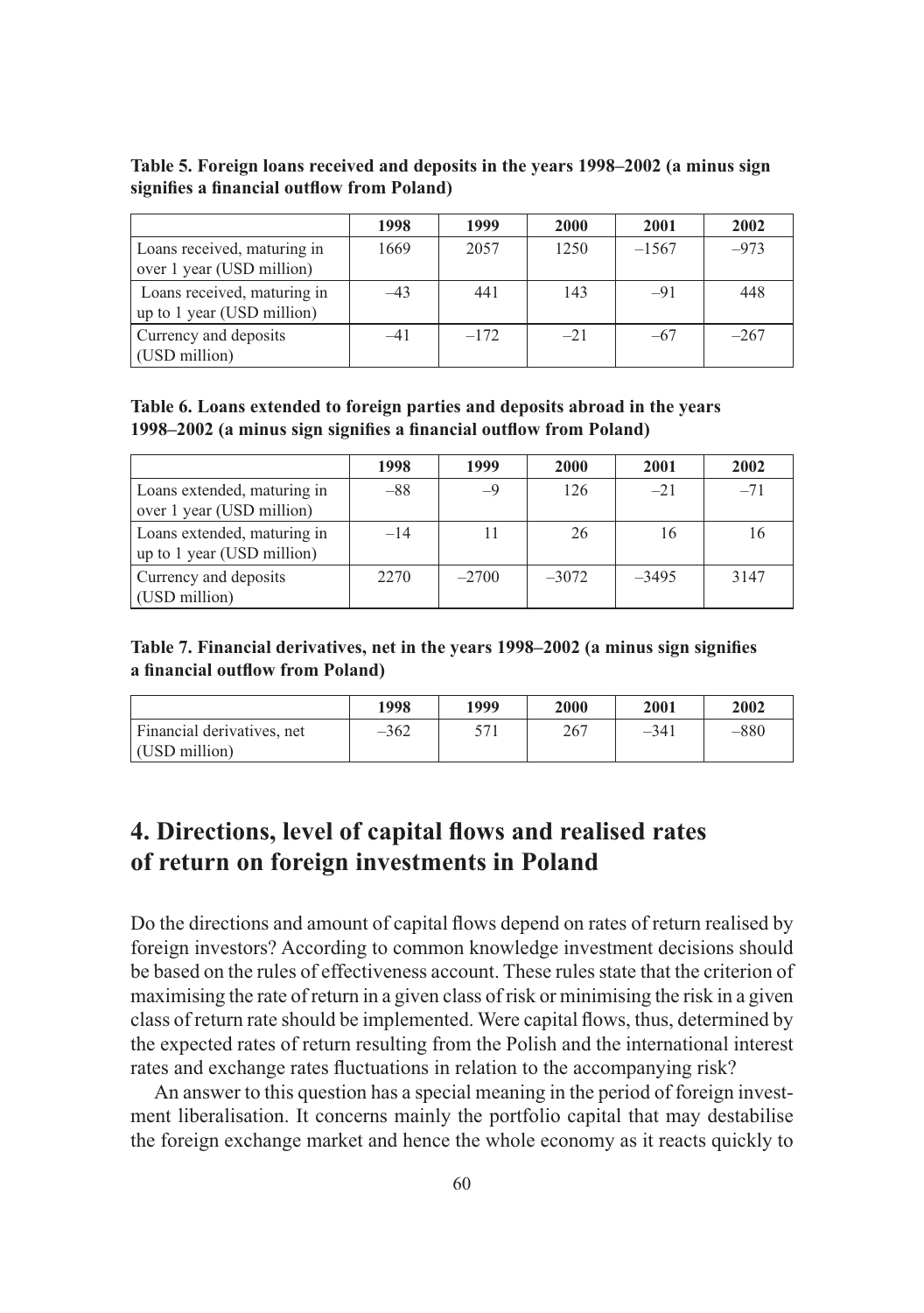changes in an economic environment. Consequently "hot" foreign capital flows have to be under scrutiny.

In order to investigate the strength of relationship between short term rates of return and capital flows, average one month rates of return on uncovered interest rate arbitrage in short EUR or USD position and their risk in the period 1998-2002 have been calculated. Furthermore, correlation coefficients of these return rates on portfolio investment and of the accompanying ones with monthly portfolio capital flows have been estimated.

In line with the expectations, only rather weak relationship between the volume of capital inflow and the level of return rates and their risk in the domestic debt securities market could be observed. Statistical investigation has proved that foreign investors were not afraid of a possible depreciation of the overvalued Polish zloty that could potentially exceed interest rate differentials. They therefore carried out uncovered interest arbitrage taking up short positions in eurocurrencies and long positions in the zloty. The correlation coefficient for the relationship between the US dollar rates of return and the inward portfolio investment was  $+0.19$ . The correlation between the risk measured as standard deviation of arbitrage rates of return and capital influx in the debt securities markets turned out to be negative. The coefficient amounted to  $-0.16$  for short positions opened in the USD.

The measure of association of the relationship between the rates of return and the capital inflow reached  $+0.02$  for the investors taking short positions in the EUR. A stronger linear relationship was observed between the risk of return and inflow of investment, as the coefficient was  $-0.30$ .

Monthly capital flows in other positions of the capital and financial account proved not be correlated with the realised one month return rates of foreign inves $tors<sup>7</sup>$ .

The results of empirical test for aggregated positions of the capital and financial account are presented in Table 9. Based on these data, one could draw a general conclusion that the realised rates of return on uncovered interest rate arbitrage in the period under examination had only a minor influence on directions and scale of foreign direct investment inflow. Returns on foreign direct investment were mainly connected with an economic activity, rather than with a speculative activity. As a result, the size and directions of inward direct investment depended on expectations of the future economic situation in Poland. In turn, tendencies in an economy are to some extent determined both by long-term interest rates and future foreign exchange rates.

 $\frac{7}{10}$  For credit flows minor correlation (below 0,1) of monthly rates of return on uncovered interest rate arbitrage (opening eurocurrency short position by foreign investors) with directions and volume of these flows was detected. The coefficient of relationship between credit flows and standard deviation of return rates on short position in EUR and USD was negative and stood at –0,1 and –0,2 respectively.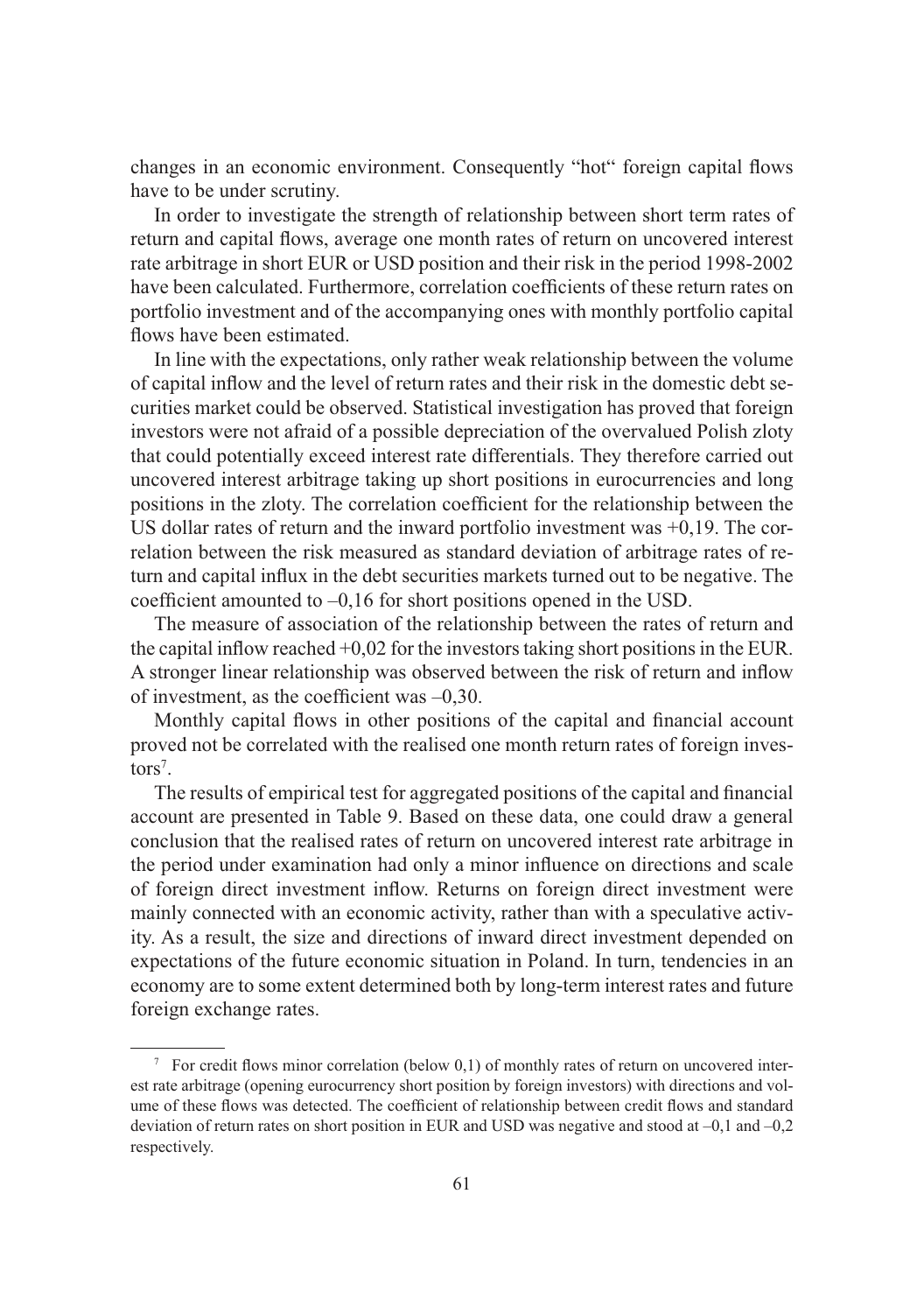Table 8. Coefficients of correlation between directions and size of aggregated capital flow positions in the capital and financial account of the Poland's balance of payments **with monthly return rates on short positions in EUR or USD of foreign investors and with risk of return rates in the years 1998–2002. Source: the authors' calculations**

|                                            | <b>Direct</b><br>investment<br>(balance) | <b>Portfolio</b><br>investment<br>(balance) | Other invest-<br>ment (balance)<br>- loans and<br>deposits | <b>Derivatives</b><br>(balance) |
|--------------------------------------------|------------------------------------------|---------------------------------------------|------------------------------------------------------------|---------------------------------|
| Rate of return (short)<br>position in EUR) | 0.06                                     | 0,14                                        | $\Omega$                                                   | 0,15                            |
| Risk (short position)<br>in EUR)           | 0.07                                     | $-0,35$                                     | 0.08                                                       | $-0.03$                         |
| Rate of return (short)<br>position in USD) | $-0.09$                                  | 0,22                                        | $-0.03$                                                    | $-0.03$                         |
| Risk (short position)<br>in USD)           | $-0.06$                                  | $-0,14$                                     | $-0.08$                                                    | $-0,14$                         |

Similarly, no material influence of rate of return on uncovered arbitrage on capital flows arising on settlements involving financial derivative transactions could be observed. There is a logic in it as foreign and domestic investors may open both short and long positions in the derivatives market incurring losses or making profits from an increase or a fall in interest rates and/or foreign exchange rates.

However, one can wonder about no material correlation between short-term rates of return on financial transactions in, simultaneously, the short eurocurrency position and long zloty position with the level of monthly credit flows. The NBP restrictive monetary policy of maintaining high official interest rates resulted after all in a large disparity between the level of domestic and foreign interest rates and the exchange rates of domestic and foreign currencies. Although real interest rates in Poland were much higher as compared to international financial markets, the real depreciation of the zloty did not compensate for prevailing interest rate differentials. Exchange rates advantageous to domestic debtors and relatively small breadth and depth of the Polish financial market posed an incentive to draw loans abroad. The absence of correlation between short-term return rates on uncovered interest rate arbitrage with credit operations was also a result of the term structure of liabilities denominated in foreign currencies. When analysing Poland's international investment position one can see that most loans drawn were of long-term maturity, except for trade credits. Such a situation (larger share of loans with maturity over one year) could be to a certain extent attributed to regulations of the "Foreign Exchange Act" of December 18, 1998<sup>8</sup> valid until September 30, 2002.

<sup>8</sup> The "Foreign Exchange Act" of December 18, 1998 (as published in the Journal of Laws of 2002 no. 72, item 665, with further amendments). Art. 9, subpara. 4 stated a restriction. According to the law the foreign exchange permit was required for credit dealings resulting in the appearance of a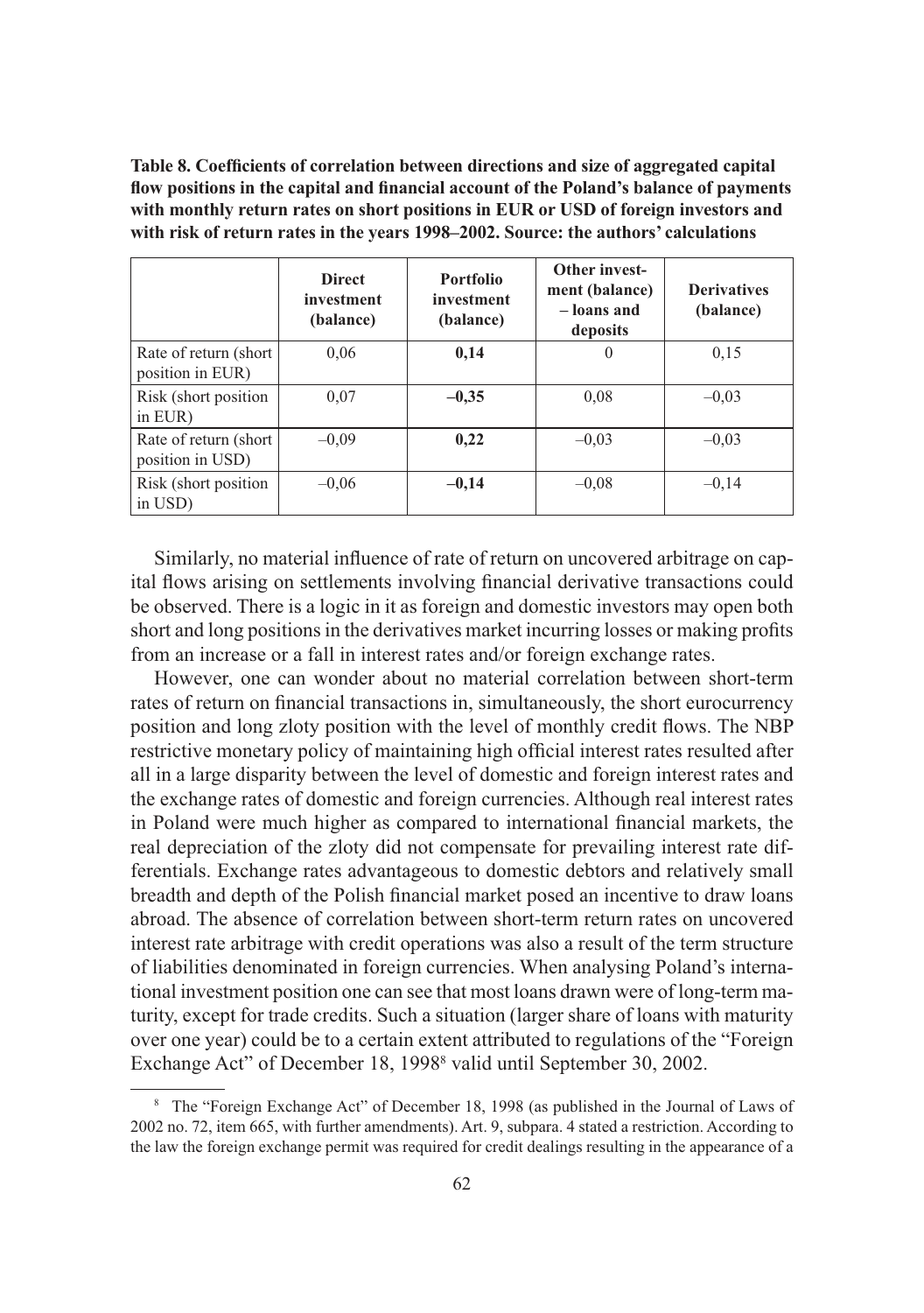In the period under investigation a significant rise in non-resident portfolio investment in debt securities could be observed. The demand for the Polish securities stemmed mainly from favourable interest rates and appreciation of the Polish currency in the foreign exchange market. Interest rates maintained at the high level as compared to interest rates abroad in the situation of sustaining overvaluation of the zloty attracted especially foreign portfolio investors. However, shifts in capital flows (sudden outflows) were experienced as well. This was as result of uncertainty regarding the economic policy in Poland, particularly in periods of abrupt depreciation of the Polish zloty, new large supplies of Treasury securities or debt securities repurchase transactions carried out by the Treasury.



monthly rates of return on uncovered interest rate arbitrage – short USD/long PLN (%) – left axis ---- the level of foreign investment in Polish debt securities (mln USD) – right axis

#### **Figure 3. Monthly rates of return on uncovered interest rate arbitrage involving opening short position in USD and long position in PLN in comparison to the level of foreign investment in Polish debt securities**

The appearance of positive correlation between the rates of return on uncovered interest rate arbitrage of foreign investors and the directions and volume of portfolio inward investment in the debt securities markets in the years 1998–2002 (Figure 3) confirms general dependence of capital flows in the debt securities sector on the profi tability of investment in Polish debt securities. The attractiveness of

debt whose time limit for repayment was shorter than one year. The repayment moment was understood as a moment of the one-off repayment of the whole debt or a moment of the repayment of the first instalment of a loan. For this reason, in practice the act restricted not only short-term loans and credits but also long-term loans and credits. Only a loan or credit agreements with first instalment postponed at least one year forward were not subject to the obligatory permit.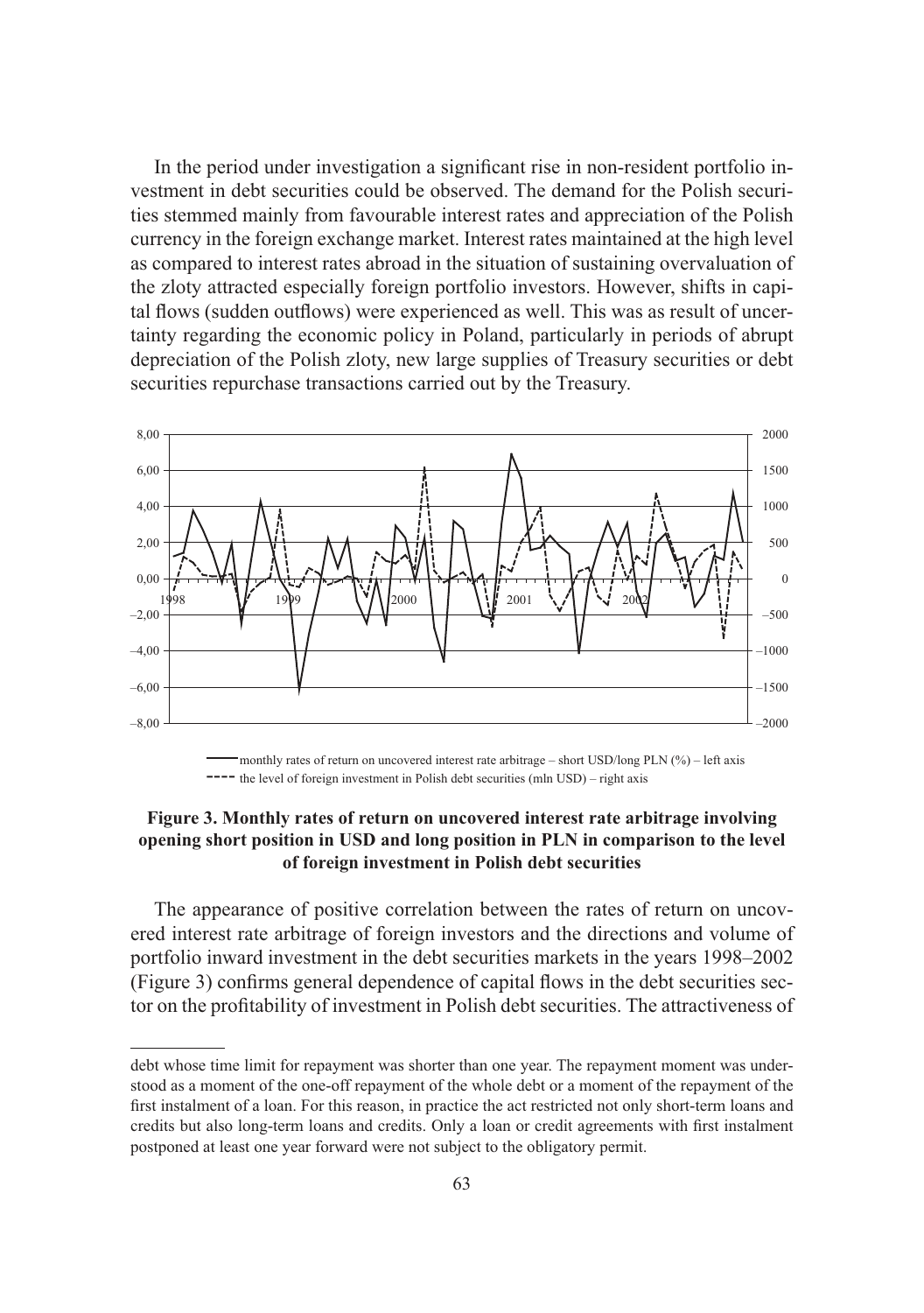the above-mentioned investment increased as a result of a rise in the interest rate disparity and convictions that the foreign exchange market was able to keep the value of the zloty unchanged. This can explain the relationship between the rates of return and the foreign capital flows; it was being reduced when the risk of purchasing Polish portfolio assets was increasing. That is why the negative relationship between the risk of return rates (as measured by standard deviation) and portfolio capital flows in the Polish debt securities markets (Figure 4) could be observed. It proves that foreign investors take into consideration not only the level of the rate of return but they also evaluate it in relation to the risk. The statistical research saw the highest correlation coefficients in the relationship of risk (measured by standard deviation) of return rates on uncovered interest rate arbitrage with directions and size of portfolio capital flows in the Polish debt securities market. At the same time, the measure of association of relationship between the return rates and the portfolio capital flows in the debt securities sector turned out to be lower, which can prove a strong risk aversion of foreign portfolio investment.



risk of one month return rates on uncovered interest rate arbitrage – short USD/long PLN (%) – left axis  $--$  the level of foreign investment in Polish debt securities (mln USD) – right axis

#### **Figure 4. Risk of one month return rates on uncovered interest rate arbitrage involving opening short position in USD and long position in PLN in comparison to the level of foreign investment in Polish debt securities**

The correlation examined was rather weak. This can be interpreted that not only the expected rates of return and the risk associated with portfolio investment determine directions and level of flows. A less significant role of the return rate criterion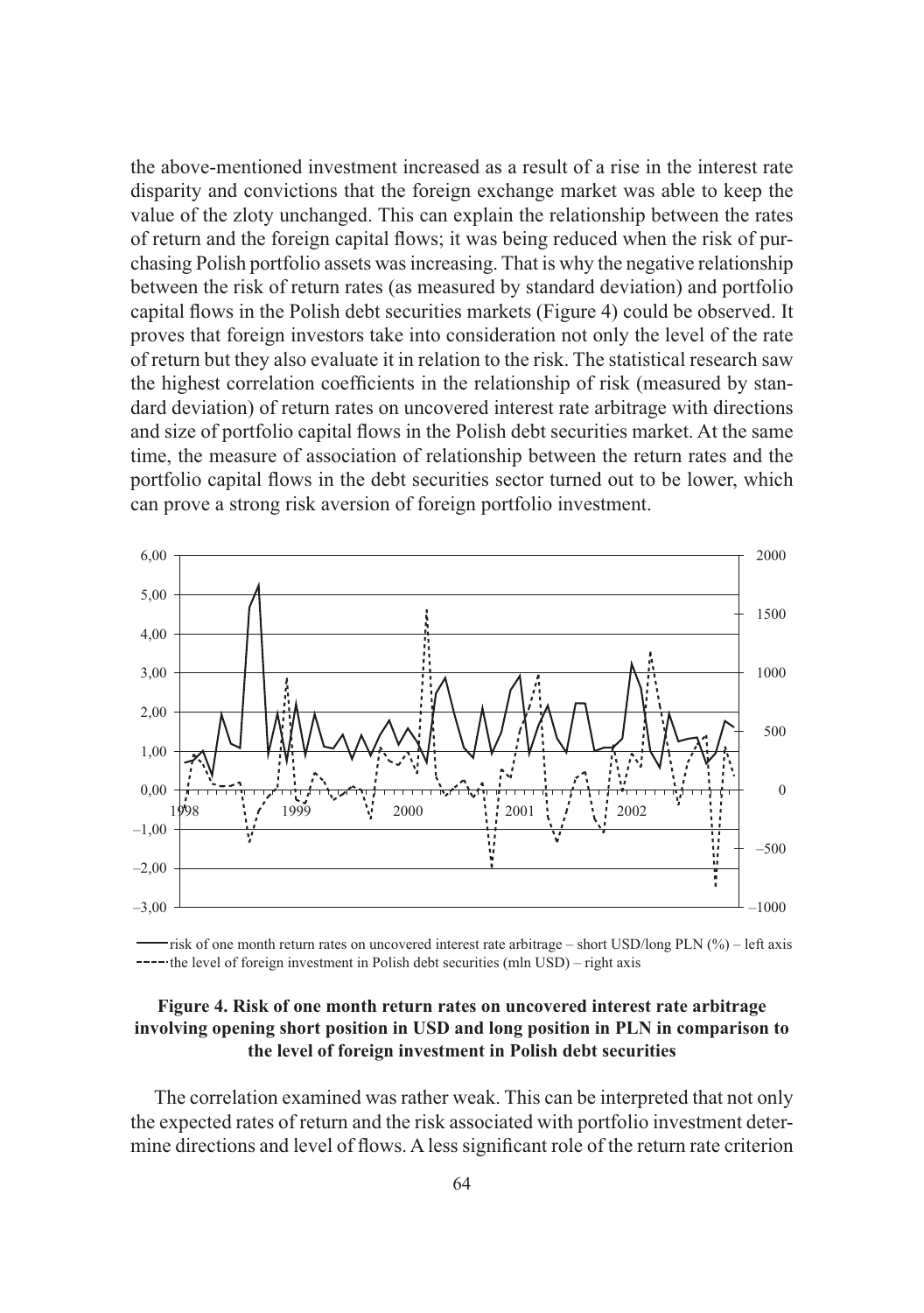when making investment decision resulted form the fact that foreign investors purchased mainly the Treasury securities. High state budget deficit made it necessary for the government to place new debt securities issues in the market. In turn, high risk premium on such investment had to be offered to foreign investors in order to attract them. Relatively high interest rates lured foreign capital needed to finance state budget demands but securities issues of the Treasury Ministry were correlated much more with state budget needs than with return rates of foreign investors.

The decrease in correlation coefficient for return rates of foreign investors with the directions and scale of portfolio capital flow in the debt securities market stemmed also from the fact that the debt securities issues denominated in other currencies than the zloty are included in the account of capital flows. These issues offered to foreign investors mainly by the Treasury made it possible to refinance foreign debt repayments. The supply of the Polish debt securities in foreign markets weakened the statistical relationship between the directions and level of capital flows and the return rates on uncovered interest rate arbitrage conducted by foreign investors. The size of foreign issues was also dependent more on demands of the Treasury than on the level of return rates on uncovered arbitrage as the issues of these securities were denominated for the most part in EUR and USD. It is worth mentioning that changes in return rates on uncovered arbitrage for sure influenced the level of the investment risk premium that was higher than profitability of similar foreign financial instruments. The level of the risk premium in foreign currencies was closely matched to the risk of investing in a given country which in turn was reflected in the premium offered in exchange for risk in trading of domestic debt securities (denominated in the zloty). When analysing capital flows resulting from securities issues of the private sector, one should bear in mind that these were concentrated in a few large companies<sup>9</sup>.

Legal restrictions were the other factor that dissolved the statistical strength of relationship between short-term rates of return on uncovered interest rate arbitrage and monthly capital flows. According to Art. 9, subpara. 3 of the above-mentioned Foreign Exchange Act of 1998, investment portfolio in short-term securities required the foreign exchange permit<sup>10</sup>. This restriction concerned purchase transactions of short-term securities carried out by residents and foreign investors, except for operations of the Treasury.

Last but not least, the relatively weak statistical relationship stemmed also from imperfections of the Polish securities market. They were relatively frequently re-

<sup>9</sup> What is more, most of the debt securities offered to foreign investors were denominated in foreign currencies e.g. TP S.A. (1,5 billion EUR in the years 1999-2001 and 1 billion USD in 1998), power plant Elektrownia Turów (270 million EUR in 2001), PGNiG (800 million EUR in 2001), Kredyt Bank S.A. (150 million EUR in 2001), BRE Bank S.A. (124,7 million EUR in 2001), Bank Handlowy S.A. (200 million USD in 1997) and LOT (100 million USD in 1998).

 $10$  Understood generally as bonds and other debt securities (e.g. bills of exchange) with the maturity shorter than one year.